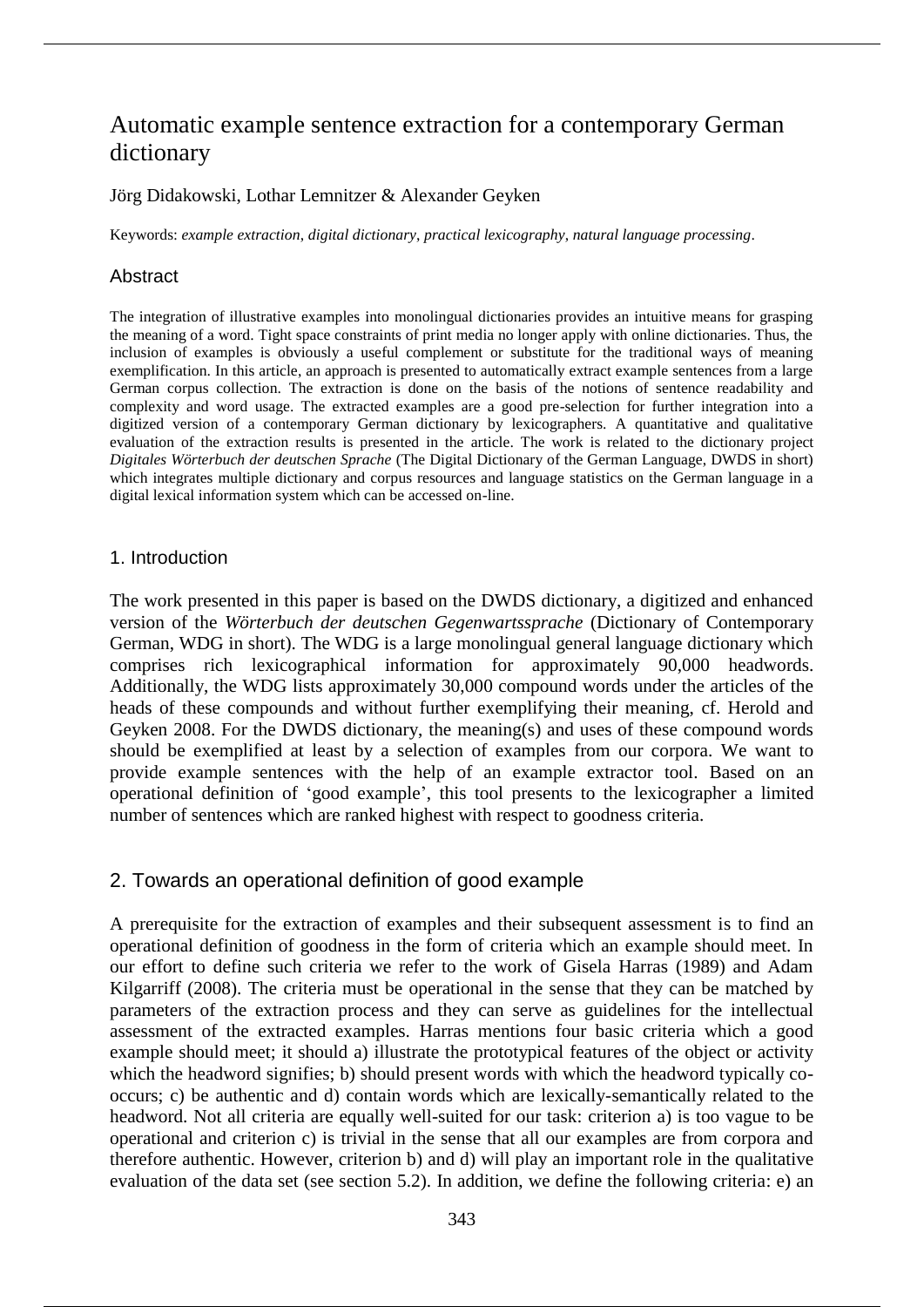example should be a complete, well-formed and not too complex sentence; f) the sentence should be self-contained, that is its content should be graspable without the larger context; g) the headword should not be used as a proper name and h) the set of extracted good examples should exemplify all meanings of the headword. Some of the criteria, in particular e) and f), are also mentioned in Kilgarriff et al. 2008. Kilgarriff and Rychlý 2010 provide an advanced approach to bridge the gap between readings in a dictionary and evidence in corpora, or in other words, to reconcile clean meaning delimitation in dictionaries and the bewildering variety of word usage in texts. Criterion h) is particularly important since we want to provide examples as the sole mean of exemplification. Some of these criteria are hard ones in the sense that if an example does not meet the criterion it will be dismissed (criteria e and g). Other criteria are soft ones in the sense that they only influence the quality score that is assigned to each example (criteria b, d and f). Criterion h) does not apply to single examples, but to sets of them. It will therefore play a prominent role in the evaluation (see section 5).

## 3. The corpora

The core of our corpus collection is the so-called DWDS-Kernkorpus. It consists of 100 million tokens and is a balanced collection of German texts of the twentieth century, that is it is roughly equally distributed over time and over five genres: journalism, literary texts, scientific literature, other nonfiction and transcripts of spoken language. Among others it contains literary monographs, poetry and dramatic works from major German writers (e.g. literary works of Franz Kafka, Günter Grass, and Martin Walser). In addition to the DWDS-Kernkorpus, five German newspapers from 1946 to 2008 are used: DIE ZEIT, DIE WELT, Bild, Süddeutsche Zeitung and Der Tagesspiegel. These corpora, which are a subset of the DWDS corpora, comprise approximately one billion tokens.

# 4. The extraction of good examples

# 4.1. *The method*

In order to automatically extract good examples for headwords from a corpus collection, the software should ideally act like a lexicographer. In consequence, the computer would be confronted with the problem of completely understanding the examples with regard to their content. However, the current state of computational linguistics still falls behind solving such a complex problem. Consequently, the task has to be simplified. This can be done with the help of operational criteria which are focused on sentence readability, complexity and word usage (cf. section 2). To make the notion of readability and complexity operational we use the following computational linguistic tools: a broad-coverage German morphology (TAGH, see Hanneforth and Geyken 2006), a part-of-speech tagger (moot, see Jurish 2003) and a dependency parser (SynCoP, see Didakowski 2008).

The dependency parser builds on the analyses of the other tools. It makes use of a hand-written grammar consisting of weighted pattern-based rules. The weights are used to model preferences of syntactic structures. Left and right embeddings of sentences are replaced by iteration (see Karlsson 2010) and center embeddings of sentences are restricted to a degree of one. If too much computer resource would be needed to parse a sentence exhaustively the analysis process is terminated. The rationale behind the usage of a parser is to provide a model for measuring sentence complexity and readability. The nesting of sentences, for example, is a good indicator for reading difficulties (see Gibson and Pearlmutter 1998). If the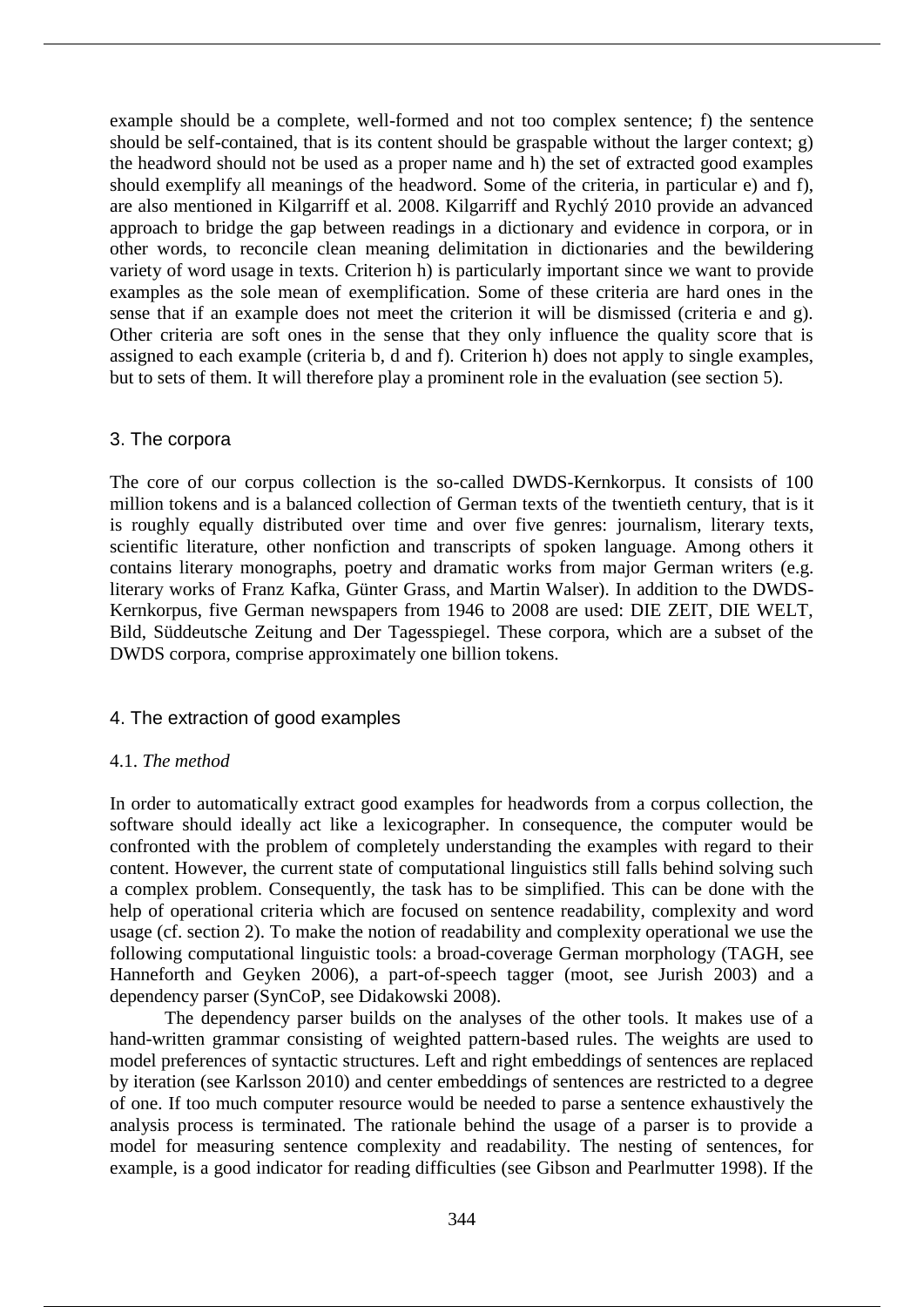parser is not able to analyze a sentence, the sentence can either be seen as ungrammatical or as an unusual construction not covered by the grammar or as a sentence which is too complex.

The following crisp criteria for the formal assessment of sentence quality have been defined: a) sentence length: a good example sentence should be between ten and twenty-fife words long; b) completeness: a capitalized word in sentence initial position and a punctuation mark in sentence final position are strong indicators that the sentence is complete; c) known word: all words of a sentence have to be analyzable by the morphological component; d) no free pronouns: a sentence must not have substituting, reflexive or irreflexive pronouns; e) complexity: a sentence has to be parsable by the dependency parser.

Given a concordance for the headword the application of these crisp criteria leads to a reduction of the initial set of concordance lines. This reduced set is further narrowed down by additional global criteria: the resulting set should be balanced as much as possible over the decades or other time slices into which the corpus is partitioned. Furthermore, some specific documents of the DWDS-Kernkorpus are weighted higher than others and documents of the DWDS-Kernkorpus are in general weighted higher than documents of the newspaper corpora. This has to do with the quality of the texts which is expected to be higher in literal works than in other prose texts. Texts originating in the well sampled DWDS-Kernkorpus are considered to be of higher quality than texts from the opportunistically sampled newspaper corpora. A selection process with these parameters has been implemented which dismisses and ranks example candidates following the above-mentioned criteria. Finally, the remaining examples are ordered in respect to their goodness with the help of some soft criteria which are listed in the order of their importance: a) including words should be among the 17000 most frequent words of our balanced corpus; b) including words should be no longer than 15 characters; c) finally, the keyword should be within the matrix clause.

## 4.2. *Implementation*

We extracted approximately 200,000 lemma forms from the corpora. For these targets, we extracted good examples following the approach mentioned above. At this, we divided the twentieth century into five time slices of twenty years each with the first decade of the twenty-first century as an additional time slice. The application of the crisp and soft criteria is calculated in advance so that for the given set of time slices the best twenty examples, if they exist, for each target word are calculated. In order to make the examples accessible we implemented an internal web service which provides the extracted good examples in ranked order on request. The number of examples can be specified in a range from one to twenty. For a given lemma form the service returns the n best examples with additional information like date and origin. The important lexicographic criteria (see section 2) can be captured only partially and imperfectly by the methods that computational linguistics provides. However, we will show in section 5 that our method of automatic extraction of good examples does a good job in presenting input to the lexicographers.

## 5. Related work

Kilgarriff et al. (2008) present a similar strategy for the automatic extraction of good examples. Example extraction is done, however, with a different target audience in mind, that is language learners. Scores are assigned to sentences of a concordance on the basis of ranked 'features'. Similar to our approach, their features also focuses on the notions of readability and complexity. The main difference of their approach to ours is that all sentences of a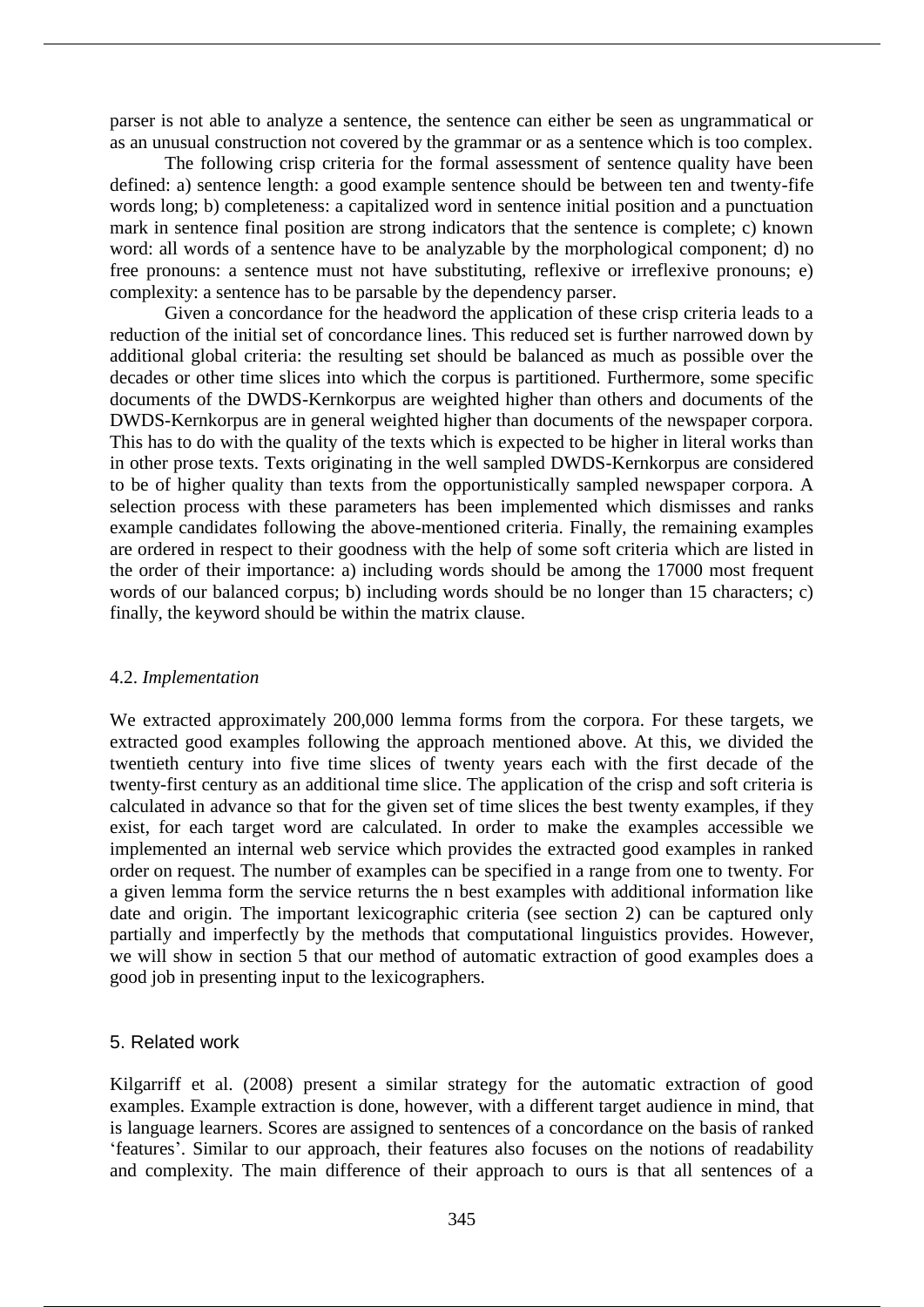concordance are ordered by means of scores. That is, all features are soft ones in the sense that none of them must necessarily be met. In our approach the main criteria are crisp because we are not interested in an exhaustive ordering and we want to exclude all sentences which do not meet these hard criteria at the outset. Furthermore we make use of deeper linguistic information, for example parsing information, and we take metadata of our documents such as the publication date and the origin into account. Melo and Weikum (2009) present an approach to extract example sentences for specific readings of a word. Similarly to ours their aim is to provide example sentences as one means of meaning exemplification in a digital dictionary. The approach relies on word sense heuristics and word sense databases. In order to recognize the different word senses with great accuracy they make use of aligned parallel corpora. In contrast to our approach their focus is on word sense disambiguation and not on quality of extracted example sentences, that is they do not take sentence readability and complexity and word usage into account. There are current approaches in other research areas concerning sentence complexity and readability which are worth to be mentioned: In Tanguy and Tulechki (2009) different linguistic features are collected which deal with sentence complexity. They start with a huge set of automatically measurable features drawn from different research areas. This set is reduced to a smaller set by elimination of redundancy. Their goal is to identify the latent structure of sentence complexity. Heilman et al. (2008) deal with the prediction of reading difficulty of texts by means of a grade scale. They use lexical features and grammatical features derived from parsing sub-trees. These features are evaluated on different statistical models and for different scales of measurement. Their results show amongst others that grammatical features separately can be good predictors of readability. Tanaka-Ishii et al. (2010) present an approach where readability assessment is a relative comparison and not an absolute grading. In their approach texts are ordered by means of their readability. In order to implement a comparator they train a binary classifier on the basis of two sets of texts, one difficult and the other easy. They show that the approach is promising in the area of language learning.

## 6. Evaluation

#### 6.1. *Quantitative evaluation*

We have checked and classified 19,000 examples for 5,076 headwords qualified as good examples by our classifier. The following classes and labels were used: '1' for examples which are grammatically correct and at least acceptable for their function to exemplify one meaning of the headword; '2' for examples which are acceptable but would need some minor corrections; '3' for examples which are not acceptable because they are malformed, the headword is used as a proper name or the content of the sentence is offending. 18,113 examples (95.3%) have been rated with class 1; 342 (1.8%) with class 2 and 543 (2.9%) with class 3. It is worth noting that, since we have got 3.7 examples at average per headword, there are only 34 headwords for which we could not get any acceptable (i.e. class 1) example.

Another feature which is worth noting is the distribution of the examples over time. We divided the twentieth century into five time slices. The distribution of examples over these slices is as follows. The program extracted 750 examples (4.0%) for slice one (i.e. for the time between 1900 and 1919), 750 (6.75%) for slice two, 1341 (7.05%) for slice three, 4342 (22.75%) for slice four, 6704 (35.28%) for slice five and 4632 (24.37%) from the twenty-first century data. From these figures we can see that there is a bias towards more recent examples. One of the reasons might be that the majority of sources, that is all the newspaper corpora, contain data from the last thirty years. Nevertheless, the first half of the century has a still a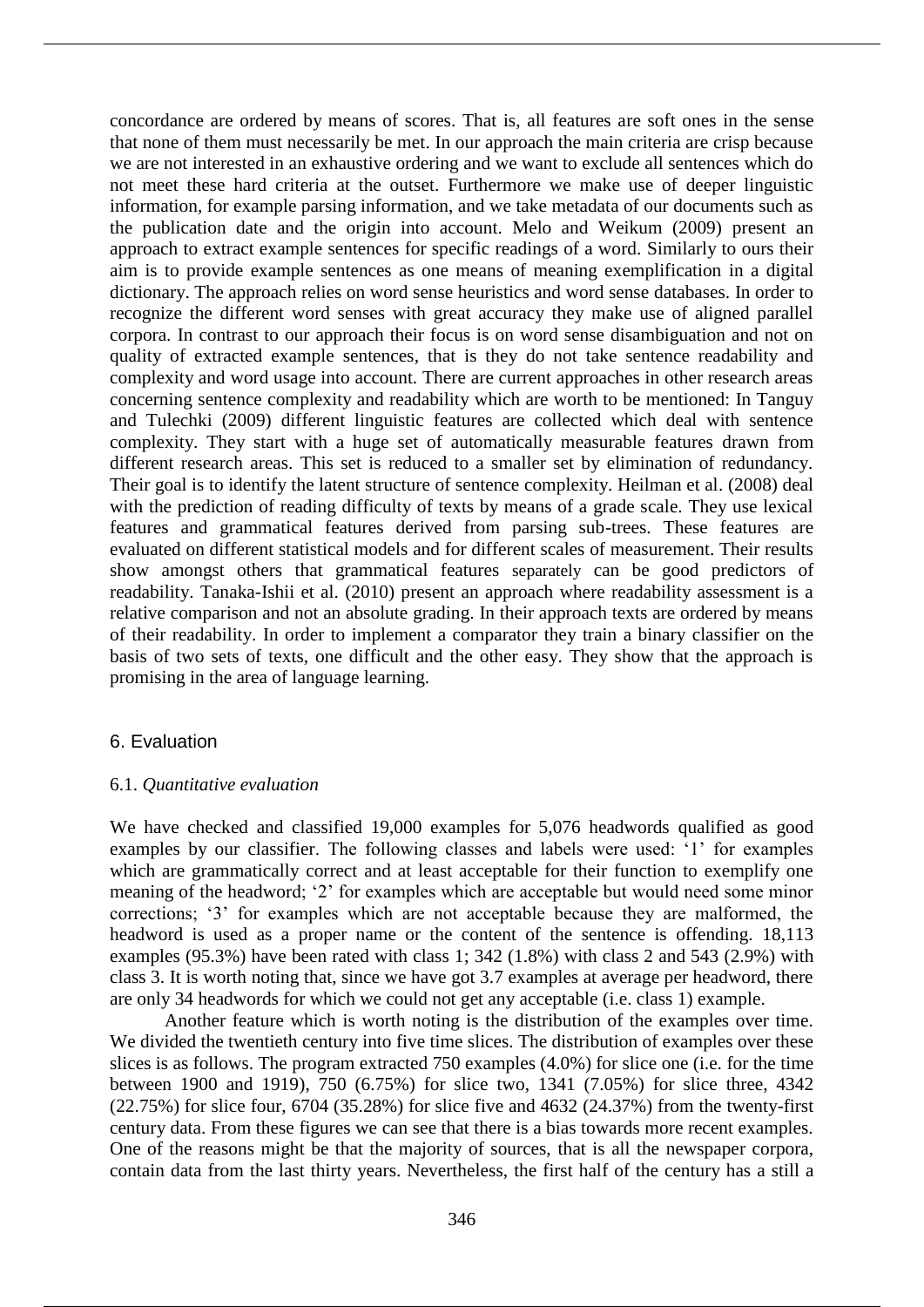significant share which is well above its share in the base data (approx. 6%). We will now proceed with a qualitative investigation of the data.

# 6.2. *Qualitative evaluation*

We focus here on Harras' criterion d) and our additional criterion h) (see section 2). Ad d): Many examples illustrate semantically related words as cohyponyms, typically in the form of conjunctions:

(1) *Der Ökotourismus schafft Arbeit für Wildhüter, Fahrer, Kellner, Administratoren und Fährtensucher.* (the headword is part of a list of jobs which you find in the tourism sector)

Ad h): The most important feature of good examples is, however, that they mirror the semantic structure of the headwords.

6.2.1. *Regular polysemy*. One typical example of regular polysemy is that between an activity and the organization which is carrying it out. This kind of polysemy is inherited by a compound from its head. Let us look at the word *Mission* which signifies either an activity or an organization (both: 'mission'). This regular polysemy can be found in the following examples for *Militärmission*:

- (2) *Die britische Militärmission besteht aus je einem Vertreter des Heeres, der Marine und der Luftwaffe. (='organization')*
- (3) *Die Mehrheit der Deutschen lehnt die Militärmission in Afghanistan laut Umfragen ab. (='activity')*

6.2.2. *Metonymy*. The word *Waffenrock* ('tunic') is a good example for the metonymous transfer from a piece of cloth to the person wearing it (a soldier):

- (4) *Neben dem blassen kleinen Witmann liegt Christopher auf den Knien , zerrt und reißt und schneidet an dessen Waffenrock herum. (='cloth')*
- (5) *Bundeswehroffiziere hielten die Studiotribüne mit großer Mehrheit besetzt; der Anzahl sichtbarer Waffenröcke mußte mindestens noch einmal die gleiche Menge militärischer Staatsbürger in Zivil hinzugezählt werden. (='soldier')*

6.2.3 *Non-literal senses*. The noun *Zugpferd*, in the literal sense, denotes an animal (a kind of strong horse) and, in the non-literal sense, a person who is acting like a strong horse.

- (6) *Bei Ankauf von Zugpferden ist besonders auf gleiche Größe, Stärke, Kraft und Temperament zu sehen. (='animal')*
- (7) *Ohne das Zugpferd Platzeck hätte die Brandenburger Linkspartei die SPD womöglich längst eingeholt. (='person')*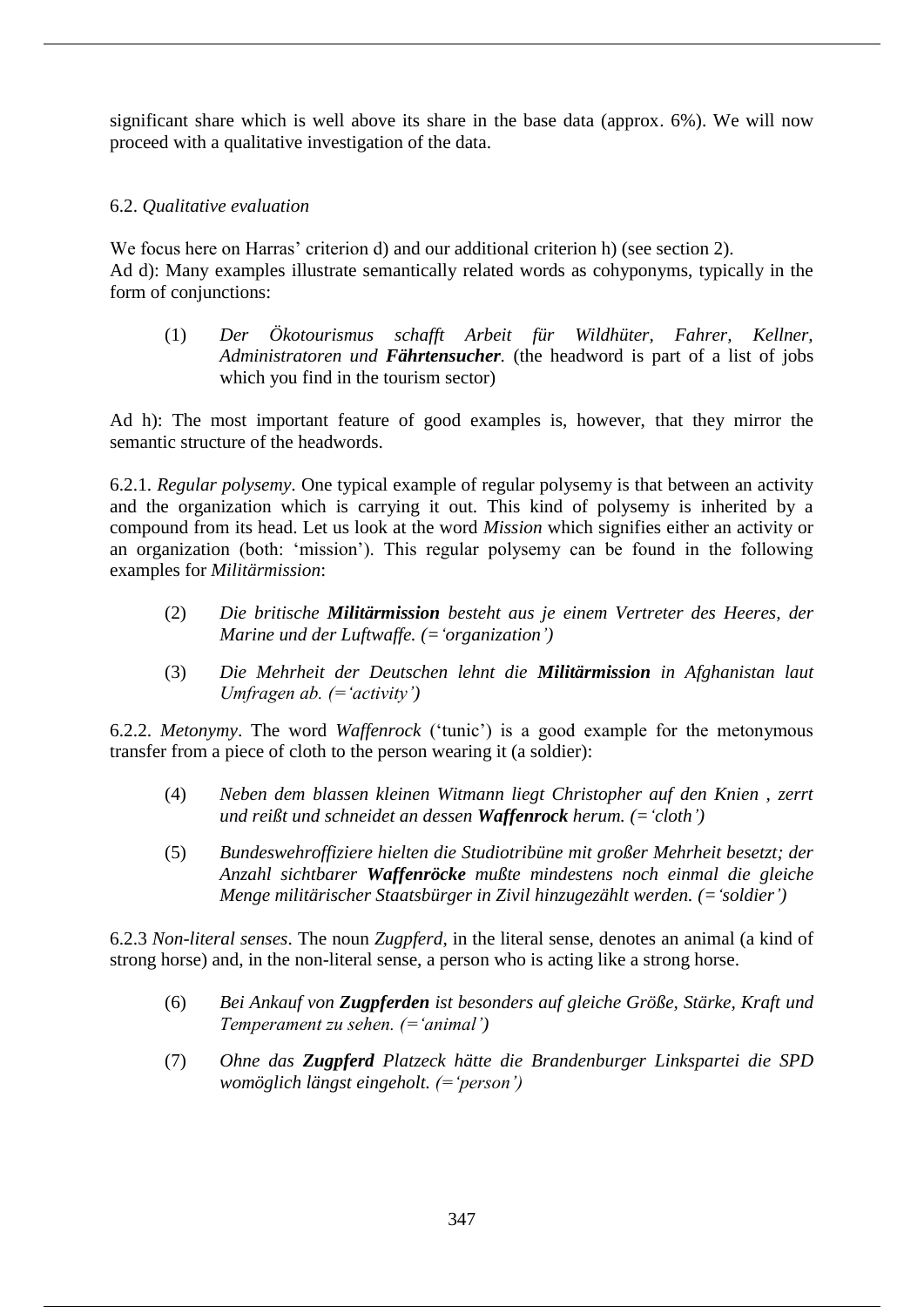#### 7. Summary and future work

An approach has been presented to fully automatically extract example sentences out of a German corpus collection for lexicographic purposes. In order to identify sentences which are good examples for a headword, some operational machine tractable criteria referring to sentence readability, complexity and word usage are used. Additionally, it is tried to balance the set of examples for a headword as good as possible over the decades. The good examples are made accessible via an internal web service returning sentences for a query word.

As a result of qualitative and quantitative evaluation the extracted examples of real language use mirror the semantic structure of the headwords which they represent as well as semantic processes. They can therefore reliably exemplify the headword in such cases where a fullfledged semantic description cannot be afforded.

We will provide a web service by which a larger public can retrieve good examples for individual words. By this we hope to reach also other communities of users such as language teachers and learners.

#### References

#### **A. Dictionaries**

**Klappenbach, R. and W. Steinitz 1964-1977.** *Wörterbuch der deutschen Gegenwartssprache* 1-6. Berlin: Akademie-Verlag.

#### **B. Other literature**

- **Didakowski, J. 2008.** 'Local Syntactic Tagging of Large Corpora Using Weighted Finite State Transducers.' In A. Storrer et al. (eds.), *Text Resources and Lexical Knowledge: Selected Papers from the 9th Conference on Natural Language Processing*. KONVENS 2008. Berlin: Mouton de Gruyter, 65–78.
- **Geyken, A. 2007.** 'The DWDS Corpus: a Reference Corpus for the German Language of the 20th Century.' In C. Fellbaum (ed.), *Collocations and Idioms: Linguistic, lexicographic, and computational aspects*. London: Continuum Press, 23–41.
- **Geyken, A. and T. Hanneforth 2006.** 'TAGH: a Complete Morphology for German Based on Weighted Finite State Automata.' In A. Yli-Jyrä et al. (eds.), *Finite-state methods and natural language processing, 5th international workshop, FSMNLP 2005, Helsinki, Finland, Revised Papers*. Berlin/Heidelberg: Springer, 55–66.
- **Gibson, E. and N. J. Pearlmutter 1998.** 'Constraints on Sentence Comprehension.' *Trends in Cognitive Sciences* 2.7: 262–268.
- **Harras, G. 1989.** 'Theorie des lexikographischen Beispiels.' In F. J. Hausmann et al. (eds.), *Wörterbücher Dictionaries Dictionnaires: Ein internationales Handbuch zur Lexikographie*. Berlin/New York: de Gruyter, 1003–1114.
- **Heilman, M. et al. 2008.** 'An Analysis of Statistical Models and Features for Reading Difficulty Prediction.' In *Proceedings of the 3rd Workshop on Innovative Use of NLP for Building Educational Applications.* Columbus, Ohio: Association for Computational Linguistics, 71–79.
- **Herold, A. and A. Geyken 2008.** 'Adaptive Word Sense Views for the Dictionary Database eWDG: the Case of Definition Assignment.' In A. Storrer et al. (eds.), *Text Resources and Lexical Knowledge: Selected Papers from the 9th Conference on Natural Language Processing*. KONVENS 2008. Berlin: Mouton de Gruyter, 209–221.
- **Jurish, B. 2003.** *A Hybrid Approach to Part-of-Speech Tagging*. http://www.ling.unipotsdam.de/~moocow/pubs/dwdst-report.pdf.